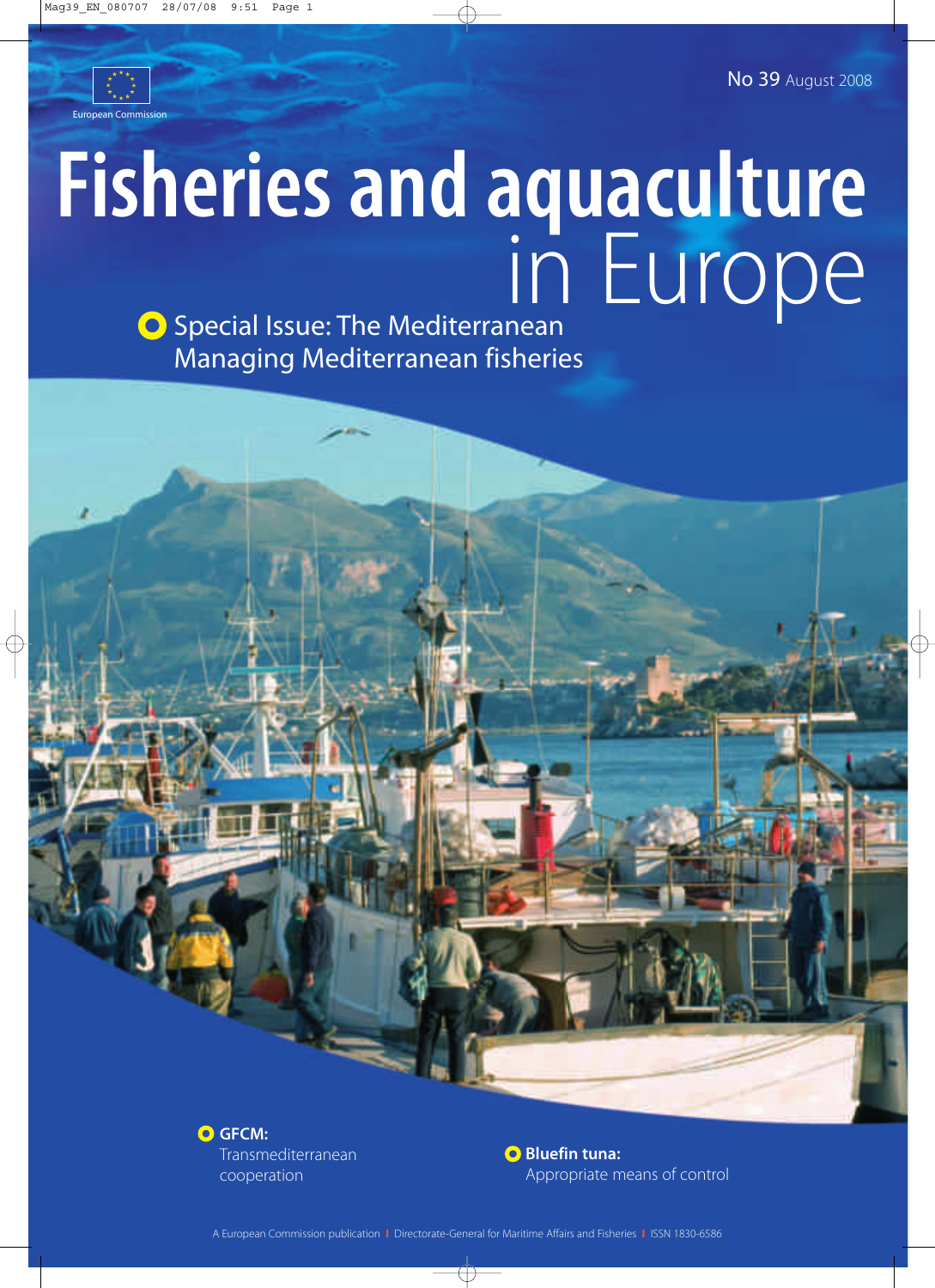### **O** Shows and exhibitions

**• Nor-Fishing, Trondheim (Norway), 12-15 August 2008**

This major Norwegian trade show is held every two years. All sectors related to the fishing economy are represented, from shipyards to packaging for processed products. **> For more information:**

### Tel: + 47 73 56 86 41 E-mail: mailbox@nor-fishing.no Website: http://www.nor-fishing.no

**• Polar-Fish, Sisimiut (Greenland),** 

### **12-14 September 2008**

This fish fair takes place in one of Greenland's major ports (because it is ice-free). It targets buyers and sellers of equipment and products related to Arctic Ocean fisheries. **> For more information:**

Tel: + 45 99 35 55 55 E-mail: ehe@akkc.dk Website: http://www.polar-fish.net

### **• Interpescas 2008, Aveiro (Portugal), 18-21 September 2008**

This Portuguese trade show is an international gathering for all operators involved in the fisheries and aquaculture sector.

### **> For more information:**

Tel: + 351 243 370 174 E-mail: geral@exposan.pt Website: http://www.interpescas.com

# [Calendar In this issue

| $\overline{2}$ |                        | <b>Calendar</b>                                                           |  |
|----------------|------------------------|---------------------------------------------------------------------------|--|
| 3              |                        | <b>Editorial</b>                                                          |  |
| $4 - 11$       |                        | <b>Fact File</b><br><b>Special Issue: The Mediterranean</b>               |  |
|                |                        | Joining forces to guarantee sustainable<br><b>Mediterranean fisheries</b> |  |
|                |                        | <b>More selective fishing</b><br>and better stock management              |  |
|                |                        | <b>Transmediterranean cooperation</b>                                     |  |
|                |                        | <b>Bluefin tuna: 2008 season</b><br>under close surveillance              |  |
| 12             |                        | In brief                                                                  |  |
|                |                        |                                                                           |  |
|                |                        |                                                                           |  |
|                |                        |                                                                           |  |
|                | <b>Note to readers</b> |                                                                           |  |

We welcome your comments or suggestions at the following address: European Commission – Directorate-General for Maritime Affairs and Fisheries – Information, communication, inter-institutional relations, evaluation and programming Unit – Rue de la Loi/Wetstraat 200 – B-1049 Brussels or by fax to: (+ 32) 2 299 30 40 with reference to *Fisheries and aquaculture in Europe.* E-mail: fisheries-magazine@ec.europa.eu

For further information on fisheries and maritime affairs, please consult the following sites:

**http://ec.europa.eu/commission\_barroso/borg/index\_en.htm**

**http://ec.europa.eu/fisheries**

**http://ec.europa.eu/maritimeaffairs**

Fisheries and aquaculture in Europe is a magazine published by the Directorate-General for Maritime Affairs and Fisheries of the European Commission. It is distributed free on request (see subscription coupon on page 12). *Fisheries and aquaculture in Europe* is published five times a year and it is also available on the Maritime Affairs and Fisheries DG web site: **http://ec.europa.eu/fisheries/publications/magazine\_en.htm**

Editor: European Commission, Directorate-General for Maritime Affairs and Fisheries, Director-General.

© European Communities, 2008.

Reproduction is authorised provided the source is acknowledged. Photo: © Lionel Flageul

Disclaimer: Whilst the Maritime Affairs and Fisheries DG is responsible for the overall production of this magazine, it is not responsible for the accuracy, content or views expressed within particular articles.

The Commission has not, save where otherwise stated, adopted or in any way approved any view appearing in this publication and statements should not be relied upon as statements of the Commission's or the Maritime Affairs and Fisheries DG's views.

The Commission does not guarantee the accuracy of the data included in this publication, nor does the Commission or any person acting on its behalf accept responsibility for any use made thereof.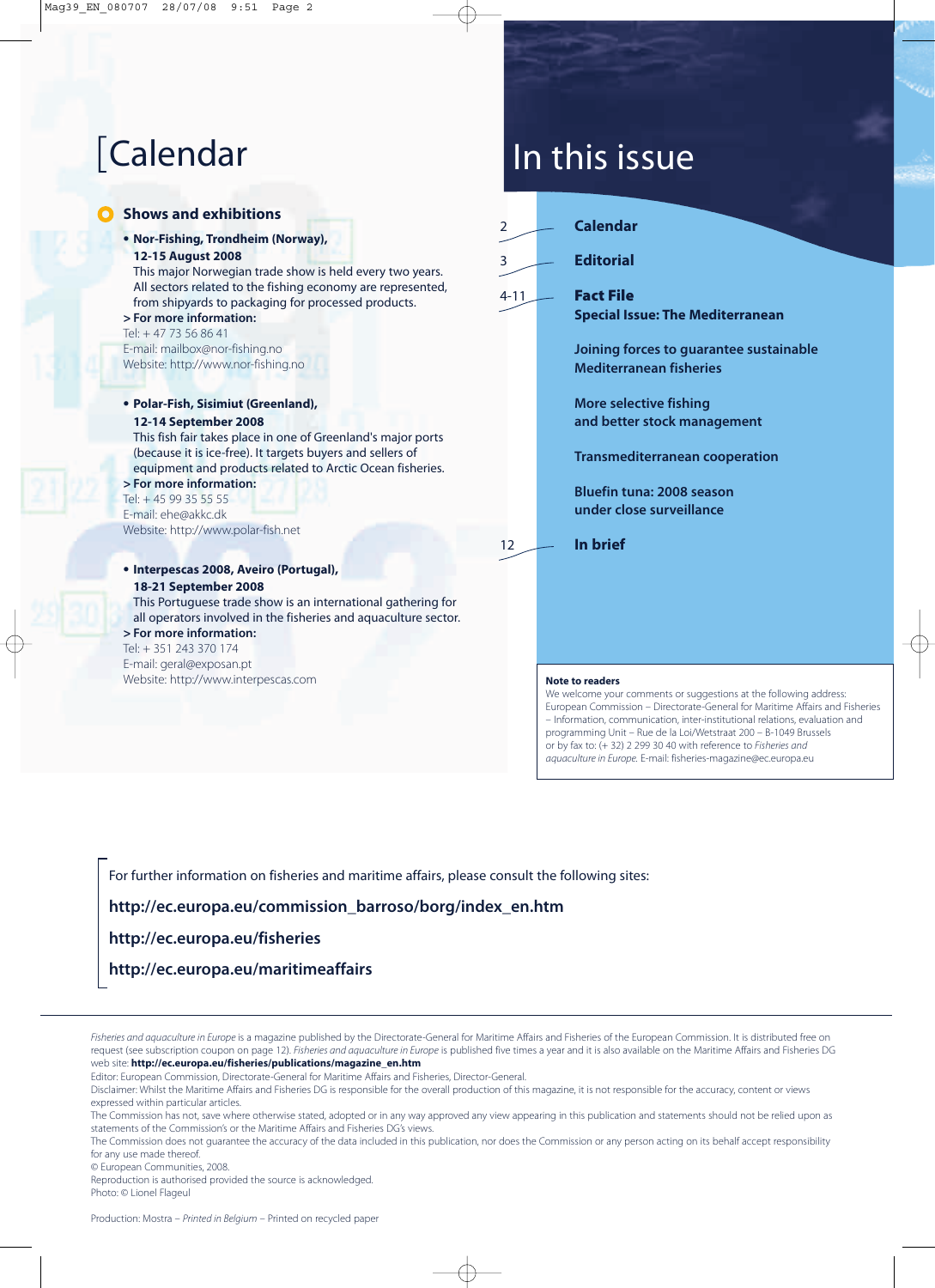## **A sea unlike any other?**

In the European Union alone, the Mediterranean fisheries sector provides a living for more than 90 000 fishermen (1) working on more than 40 000 vessels (?). But fishing in the Mediterranean is not just an economic activity. It is part of the area's culture and way of life. Whole regions have been built and developed on fishing activities.

In the Mediterranean, more than anywhere else, the sector presents specific characteristics that call for tailor-made actions. First of all, the Mediterranean is a semi-closed sea. Due to its narrow continental shelf, a large portion of the fishing activity takes place near the shore. Other distinguishing features include the presence of shared, overlapping, and highly migratory fish stocks, the fragmented nature of scientific data, the importance of recreational fisheries and above all the practice of multispecies fishing.

With the adoption of its regulation on the Mediterranean in November 2006, the European Union aimed to set in place an effective policy for the management of Mediterranean fish resources.

It was not easy to get the regulation adopted. Although everyone agreed on the need for effective measures to protect fish stocks and marine ecosystems, as well as a management framework suited to Mediterranean fisheries, a fair balance had to be struck between the need for more uniform measures and that of guaranteeing the flexibility required to best support the specific features of the fisheries concerned.

Today, the dynamic is in place, not only for the measures taken by the European Union, but more broadly for all the countries concerned, which are represented in the General Fisheries Commission for the Mediterranean (GFCM) ( 3 ) . Indeed, the solutions to meet the challenge of sustainable Mediterranean fisheries only make sense if they are applied by all the Mediterranean rim countries.

Vigilance and monitoring remain essential: there are too many exceptions to the rules. For example, although drifting gillnets have been banned since 2002 they are still being used. If care is not taken, and if such violations go unpunished, the measures could well be rendered ineffective.

The members of the GFCM are working in the same direction. Real progress has been made on controls, closer collaboration for the collection of reliable data, the adoption of technical measures to improve selectivity and the creation of conditions for sustainable aquaculture. The aim is to guarantee sustainable Mediterranean fisheries, enable coastal communities to maintain a fishing activity and preserve the ancestral heritage of this activity for future generations.

The Editor

(1) P. Salz, E. Buisman, J. Smit, B. de Vos, Employment in the fisheries sector: current situation, Final report, April 2006. (2) Fleet register on the Net – http://ec.europa.eu/fisheries/fleet/ (3) The General Fisheries Commission for the Mediterranean is the regional fisheries organisation with responsibility for the Mediterranean and Black Seas – www.gfcm.org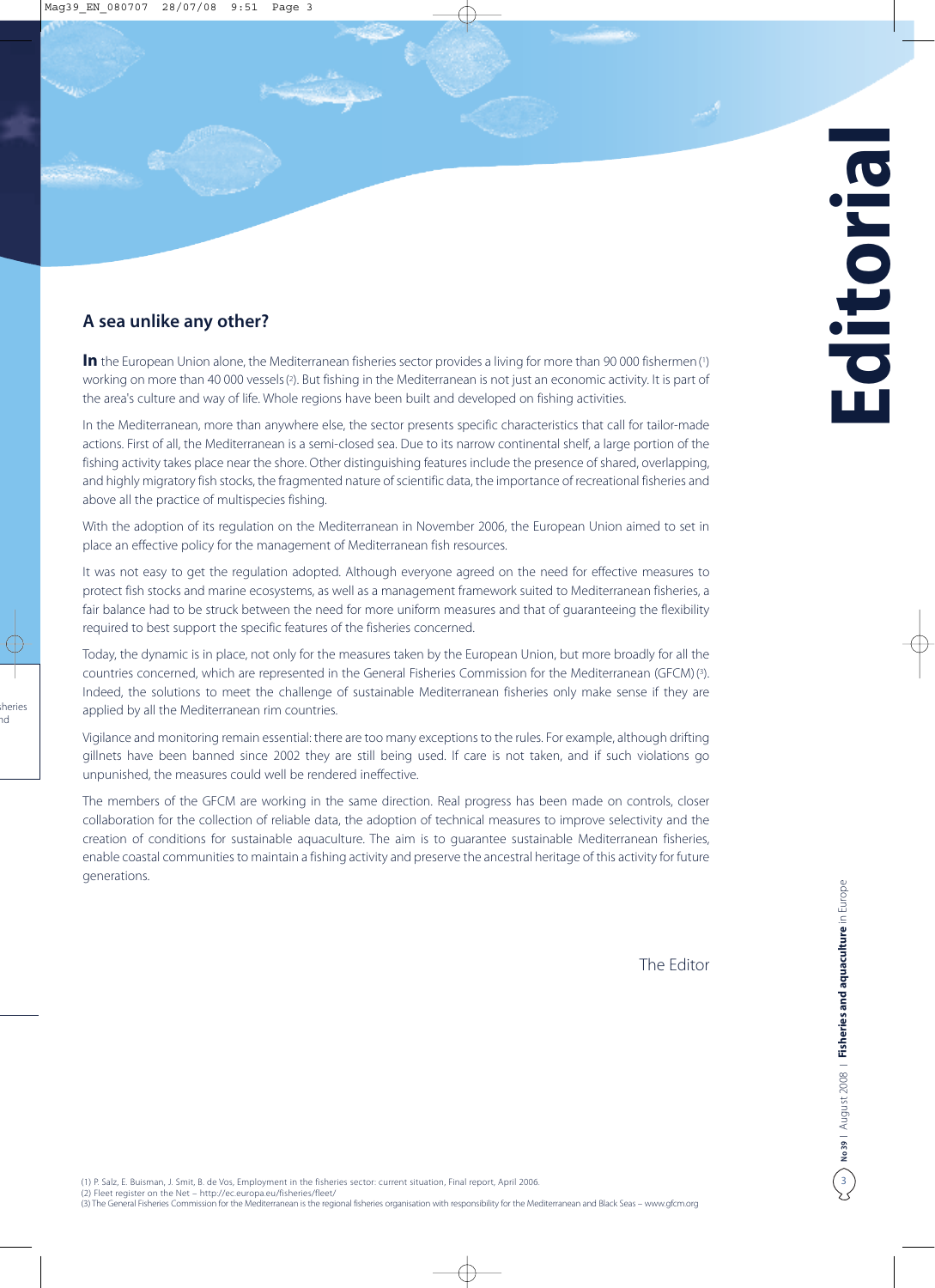# **O** Joining forces to guarantee sustainable Mediterranean fisheries



80 % of the Mediterranean fleet is made up of vessels less than 12 metres long that practice coastal fishing on short trips.

**Fish resources are threatened in the Mediterranean just as they are in other waters. They must be protected and fisheries must be managed. With that aim in mind, the European Union adopted a specific regulation** (1) **in December 2006 for the sustainable management of fishery resources in the Mediterranean Sea. At the same time, new rules for transmediterranean cooperation were put in place under the auspices of the General Fisheries Commission for the Mediterranean. The aim of all these actions is to guarantee the sustainability of Mediterranean fisheries, while respecting the unique features of this sea.** 

**Fisheries** production in the Mediterranean and Black Seas has been declining since the 1980s: it has slipped from 1.95 million tonnes in 1986 to 1.45 million tonnes in 2005 (Eurostat figures). Leaving aside bluefin tuna fishing, catches are now 25 % smaller than 20 years ago. This shrinking level, which is not due to a reduction in fishing activity itself, reflects an alarming decline in certain stocks. Pressure is particularly high on swordfish, hake, whiting, red mullet, all the sparidae (sea bream, red seabream, sargo bream, etc.), anchovy, sardine, deepwater rose shrimp and blue-and-red shrimp, species that scientists readily describe as 'overexploited'. And other stocks have yet to be evaluated… As for bluefin tuna, illegal overfishing has grown to such an extent that it has become hard to assess the exploitation level.

This situation calls for effective conservation measures. But such measures must take account of the distinct features of this semiclosed sea.

### **The unique features of the Mediterranean**

Mediterranean fisheries cannot be managed like Atlantic fisheries. It would be difficult, for example, to impose catch quotas in a sea where operators do not target one or two species in particular. Apart from bluefin tuna, swordfish and shellfish, Mediterranean fisheries are referred to as 'multispecies', meaning that, on every trip to sea, fishermen take in a wide variety of species that then have to be sorted.

This is due to the Mediterranean's geological configuration. This sea is very deep – its average depth is 1 500 m but it has deeps of over 5 000 metres. Aquatic organisms, which tend to avoid the darkness and food scarcity characteristic of great depths, are concentrated on the continental shelf, which is generally very narrow except in the Adriatic, the Aegean and the Straits of Sicily.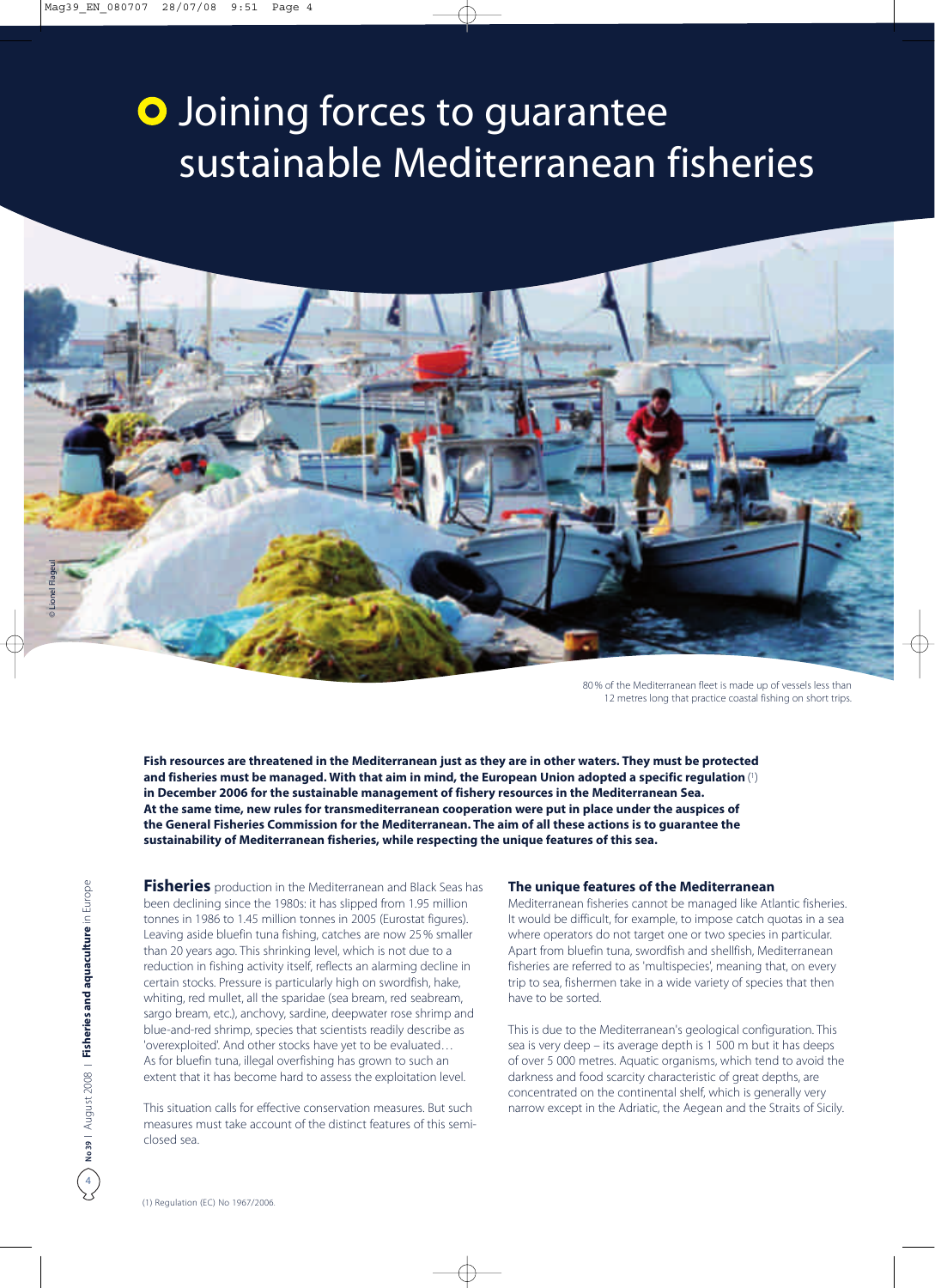This particular environment cannot ensure the subsistence of large populations of marine animals. It also determines the types of fishing practiced: primarily coastal fishing aboard small boats less than 12 metres in length (80 % of the Mediterranean fleet) on short trips rarely lasting more than 12 hours. This essentially small-scale activity is also reflected in social terms. Mediterranean fishing is mainly a family affair. Fishermen generally own their vessel and equipment and support their family with the activity, sometimes as a supplement to another job. They also learn the trade in the family, from their elders. With its centuries-old traditions, Mediterranean fishing has tremendous socio-cultural importance for certain coastal communities, particularly in the islands and in southern Spain and Italy. Yet the impact of this activity on resources must not be underestimated: it can be highly efficient when large gears are used.

Alongside this myriad of small vessels, the importance of the fleet of vessels over 12 metres in length cannot be ignored. These are generally bottom and pelagic trawlers and seiners. They often target the same species in the same zones as the small-scale operators, creating use conflicts. What is more, recreational fishing is practiced widely and in some cases can be as efficient as the professional sector.

Because of this context, Mediterranean resources suffer from the same problem of overexploitation as in other European seas.

### **Action plan**

For that reason, in 2002 the European Commission launched the debate with stakeholders, proposing measures such as the creation of fisheries protection zones, restrictions on fishing effort, technical improvements, etc. It also announced plans to act at international level to ensure that the 27 Mediterranean and Black Sea coastal States contribute equally to the management effort and that the burden of conservation does not lie solely with fishermen from the nine coastal Member States of the European Union (EU).

This new approach was confirmed in December 2002 with the adoption of the broad principles of the reform of the Common Fisheries Policy and quickly found expression in detailed proposals (2).

In October 2003, after a wide consultation of the sector, the Commission proposed a set of technical measures changing the rules that had regulated Mediterranean fisheries since 1994. This proposal for a regulation was discussed at length by the Commission, Parliament, the Member States and the sector. It was amended and finally adopted in December 2006 (see pp. 6-7).

In November 2003, the EU sponsored a major international conference in Venice that brought together the fisheries ministers of all the countries with Mediterranean fishery activities. The conference gave the General Fisheries Commission for the Mediterranean (GFCM) (3) a stronger role in managing shared stocks and combating illegal fishing, and assigned it the task of developing conservation and control measures (see pp. 8-9).

In the wake of these decisions, transmediterranean collaboration began to develop, notably with the creation of Medisamak in May 2004. This association represents the fishing professional organisations in the 14 Mediterranean countries: the seven Mediterranean EU States, as well as Croatia, Albania, Egypt, Libya, Tunisia, Algeria and Morocco. Bulgaria and Romania could also join. With this more highly structured organisation, fishermen now have 'official' representatives who can play their role of 'stakeholders' in the work carried out by regional fisheries organisations (GFCM and ICCAT (4)) and the European Union.

The European members of Medisamak then set up a Mediterranean Regional Advisory Council (RAC) (5), with the aim of making it the European Commission's institutional partner for all matters related to resource management in the Mediterranean and Black Seas.

So all the different stakeholders have joined forces to protect the fishing potential of this sea, which is seriously jeopardized. In this context, the Commission adopted in 2006 a specific regulation with the aim of creating a general framework for the sustainable exploitation of resources by introducing measures for greater selectivity, long-term management plans and stepped-up monitoring.

(2) See *Fishing in Europe*, No 21, April 2004, pp. 5-10.

- (3) The General Fisheries Commission for the Mediterranean is the regional fisheries organisation responsible for the Mediterranean and Black Seas www.gfcm.org (4) The International Commission for the Conservation of Atlantic Tuna (ICCAT) is responsible for management of Mediterranean tuna and swordfish – http://www.iccat.int
- (5) See *Fisheries and aquaculture in Europe*, No 36, November 2007, pp. 4-8.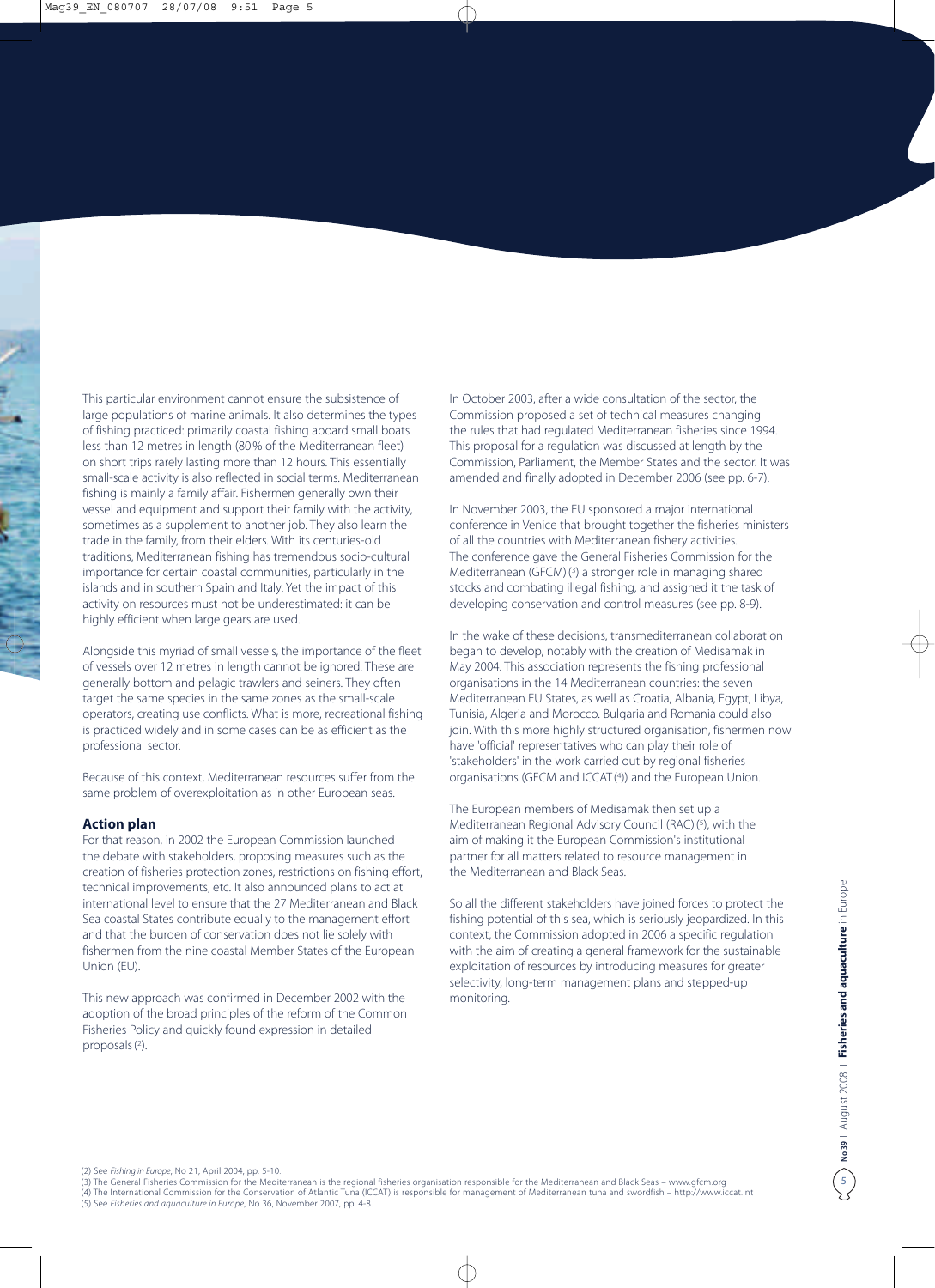# **O** More selective fishing and better stock management

**Measures encouraging the sustainable exploitation of Mediterranean fishery resources were adopted in November 2006, after more than three years of dialogue with all the stakeholders. This regulation introduces technical and management measures adapted to the realities of the region. It aims to promote sustainable exploitation of resources and to safeguard endangered species and habitats. The regulation also introduces decentralisation by allowing the Member States to take management initiatives.**

### **The** first axis of the regulation is the **enhancement of**

**selectivity**. The aim is first and foremost to protect young fish. It is important to allow young fish to develop, both to add to the biomass of their species and become catches with higher value, and also to perpetuate stocks. A set of technical measures was adopted from that standpoint (see box p. 7). The Member States may nevertheless grant derogations from the application of these measures (except for trawlers), on the explicit condition that they apply a national management plan guaranteeing an improvement in the state of resources (see box).

### **Long-term management plans**

The second axis is **stock management**. The guiding principles are to limit fish mortality, allow more young fish to reach maturity, encourage reproduction and protect the early months of development. The multiannual, i.e. long-term, nature of such measures is essential to ensure that they are effective.

For most Mediterranean species, management measures must nevertheless be taken at the level of the continental shelf, which is generally narrow. That is why, along with the **Community management plans** applicable in zones lying beyond territorial waters, the regulation gives Member States the possibility to establish **national management plans** within the 12-mile zone. With their limited geographical scope, these national plans can account for local characteristics, particularly with regard to their socio-economic impact.

National plans may target one or more stocks. Since it is not practical to set quotas for most stocks the measures focus on gear selectivity, the reduction of discards and fishing effort restrictions, for example by limiting the number of fishing days, banning certain gears that are too efficient or establishing closed zones and seasons. If a national plan concerns a zone where vessels from another Member State operate, it must also be submitted to that Member State and to the Mediterranean RAC once the latter is in place. None of the Member States has yet submitted to the European Commission a satisfactory national plan that meets the required standards.

### **Derogation**

The national management plans can be used to create more flexibility in applying some of the regulation's technical aspects. If a Member State considers that a measure, such as prohibiting the use of trawls within three nautical miles of the coast, could create difficulties for a coastal community dependent on a certain fishing practice, it may grant derogations under precise conditions. The most important of these is the development and implementation of a national management plan for the fishery concerned. The derogation must of course comply with a sustainable approach and be accompanied by measures that guarantee a long-term improvement in the state of resources exploited by this fishery.

### **Enhanced control**

The third axis is the **control of fishing activities**. If the measures laid down by the regulation are to produce effects, it is crucial to ensure that they are actually applied. In general, rules on controls are the same in the Mediterranean as in the other waters of the European Union, and the Community Fisheries Control Agency (CFCA) (1) will play a decisive role. The new regulation nevertheless introduces a few innovative measures for Mediterranean fisheries.

To facilitate control operations, the most productive vessels (bottom and pelagic trawlers, purse seines, surface longliners, pelagic longliners and hydraulic dredges) may only land and market their catches in **designated ports**. Another innovation concerns more extensive use of **logbooks**. All catches exceeding 15 kg of a single species (50 kg for tuna, swordfish, anchovy, sprat and sardine) must be recorded in the logbook. Finally, any vessel over 15 meters in length authorised to fish in the Mediterranean must now be listed in the **GFCM register** (see pp. 8-9). This measure was approved at the Venice Conference as a means to combat illegal fishing: any vessel not entered in the register will, de facto, be in an illegal situation if caught fishing.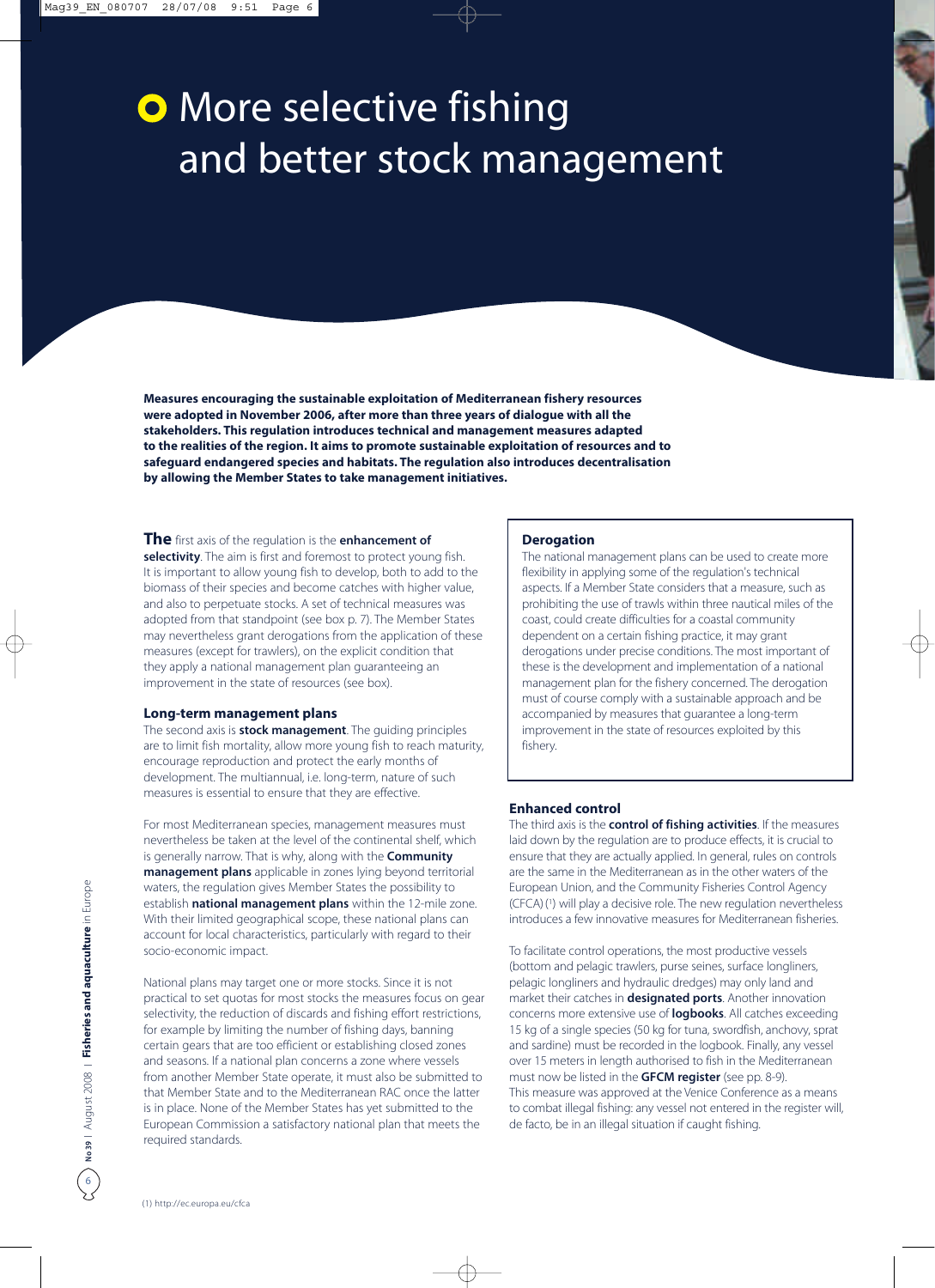

The most productive vessels (trawlers, seiners, longliners and dredgers) may now only land and market their catches in a limited number of ports designated by the Member States.

Adoption of this regulation represents an important step towards implementing the reform of the Common Fisheries Policy. The European Union is keen to preserve fishing activities in all its Member States and has developed a management tool adapted to the unique features of the Mediterranean. But its strict application is essential, which is why several meetings have already been held since 2006 with the fisheries directors of the Mediterranean Member States. The Commission stresses the urgency of the situation in the Mediterranean, an urgency that can only be addressed by developing a truly sustainable fisheries sector.

### **Selective techniques**

**More selective gear** – Nets and long lines must now meet new specifications, for rigging, mesh size (wider) and hook size (bigger). Towed nets, for example, must present squaremeshed net of 40 mm at the codend.

**Smaller or fewer gears** – To reduce the fishing effort produced by each vessel, gears will now have to observe precise limits in terms of size or number. For example, purse seines are limited to 800 metres in length and 120 metres in drop (except in the case of tuna vessels). No more than 250 traps for deep-water crustacean fishery and no more than 3 500 hooks for long lines targeting swordfish are allowed on board.

**Greater protection of seabeds** – To protect seabeds and the young fish that live there, the use of certain gears is prohibited within a given distance from shore or a certain depth. For example, towed nets may not be used within 3 nautical miles of the coast where the depth is less than 50 metres.

**Protected habitats** – By the same token, the use of certain gears (trawls, dredges, shore and boat purse seines) is prohibited above posidonia beds, corallogenic habitats and maërl beds and at depths of more than 1 000 metres.

**Fisheries protection zones** – The aim is to protect certain zones that are particularly suited to reproduction or rearing of fish by limiting fishing activities. Two types of protection zones are established:

- **Community zones** lie for the most part outside Member States' territorial waters. The Council of Fisheries Ministers is responsible for establishing their boundaries on the basis of information presented to the Commission by the Member States concerned; the States have not yet submitted their suggestions, however.
- **National zones** lie in Member States' territorial waters and will be designated and regulated by the States, but here too, application of the regulation is lagging.

**Bigger fish** – The regulation imposes a minimum landing size for 28 species, stocks of which are declining or overexploited. The list includes European anchovy (9 cm), sardine (11 cm), hake (20 cm), mackerel (18 cm), sole (20 cm), red mullet (11 cm), grouper (45 cm), lobster (300 mm), deep water rose shrimp (20 mm), etc.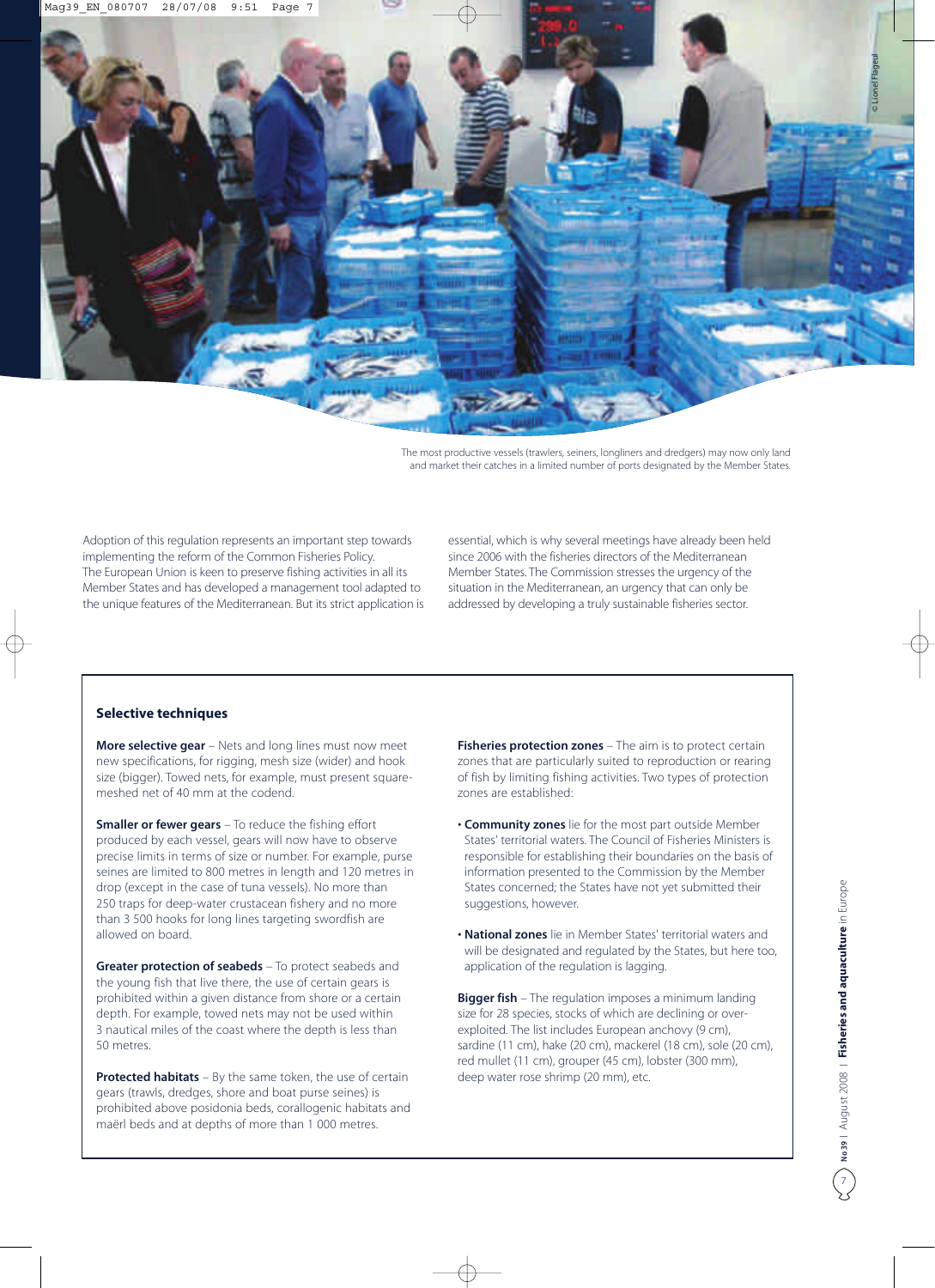# **o** Transmediterranean cooperation



The Mediterranean and Black Seas have no fewer than 27 rim countries, which differ widely in terms of development, research status and control capacity.

**The Mediterranean – which links two continents and is a convergence point between EU members and numerous non-member countries – cannot do without international cooperation when it comes to managing its fish resources. The General Fisheries Commission for the Mediterranean (GFCM) has coordinated this cooperation for over 60 years. But its role has been stepped up appreciably since 2004, with its Member States' commitment to promote sustainable fisheries. It now also aims to improve knowledge, management and control.**

**The** legal situation in the Mediterranean is quite specific. On the one hand, there is no exclusive economic zone (200 nautical miles): territorial waters (either 12 or 6 nautical miles) therefore do not always encompass the entire continental shelf. On the other, with its islands, peninsulas and gulfs, the Mediterranean presents numerous narrow zones where fishermen from different countries work side by side, as in the Black, Aegean, Adriatic, Alboran and Ionian Seas, the Gulf of Lion and the Straits of Gibraltar and Sicily.

In addition to highly migratory species (tuna, swordfish, dolphinfish), many other stocks are thus also shared by the fleets of several States. This is true for demersal species such as hake, sole, pink shrimp and blue-and-red shrimp, and small pelagic species such as anchovy, sardine and sprat. Management measures applied by only a few fleets would therefore have a very limited effect on these stocks. So it is essential to develop common management, applicable by all fleets active in the Mediterranean. That is the role of the regional fisheries organisation (RFO) responsible for the Mediterranean, the GFCM.

A full member of the GFCM, the European Union has worked to strengthen this institution to give it greater responsibility for resource management. At the same time, the GFCM's overall budget has risen sharply. With more resources it can maintain a permanent secretariat, which is responsible, among other things, for organising meetings and assemblies and providing coordination for scientific work.

### **Management measures**

At the Venice Conference in November 2003, the States called on the RFO to develop management measures adapted to the reality of the Mediterranean, in other words based primarily on limiting fishing effort and improving selectivity.

The institution's Scientific Advisory Committee immediately undertook the first phase of this work, namely evaluation of stocks. This is a difficult task, for one reason because of the difference in means allocated to fisheries research on the northern and southern shores of the Mediterranean. *'The problem is that it is the States that provides us with researchers'*, explains Alain Bonzon, General Secretary of the GFCM. *'We do not have the possibility to pay them ourselves for the studies we need.'* Another problem is that some States still fear that detailed knowledge of stocks may result in management measures that are hard to implement.

So it is no coincidence if the recommendations of the Scientific Committee focus more on fishing zones in the northern Mediterranean, where research is more developed and scientists have set up scientific cooperation thanks to European Union coordination. However, the FAO's sub-regional scientific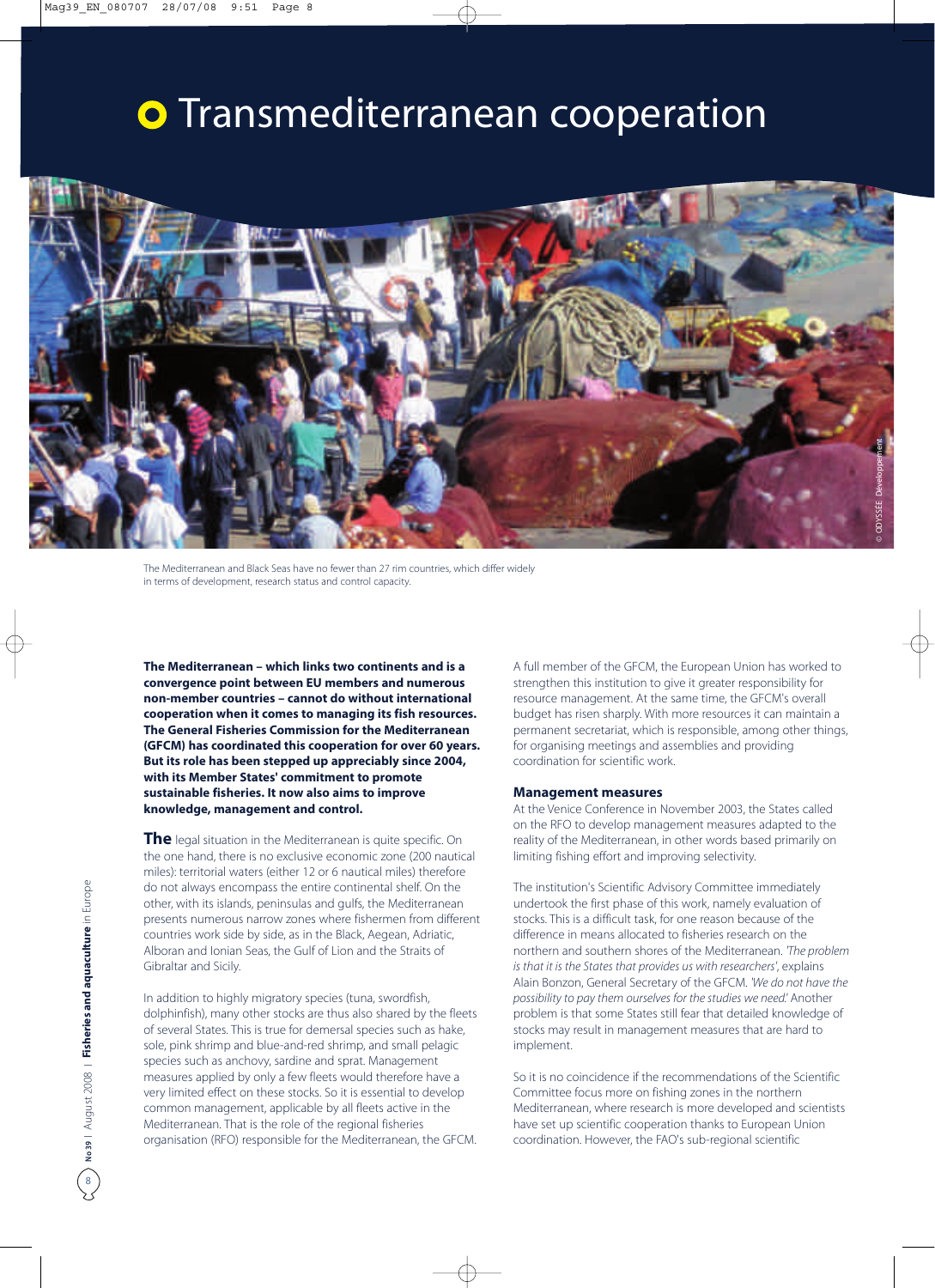cooperation in the Adriatic (Adriamed(1)), the western and central Mediterranean (Copemed(2)) and soon in the eastern basin (Eastmed), are expected to improve analysis of the stock situation in the southern and eastern Mediterranean, as is already the case for certain countries.

With available data on catches, as well as acoustic and trawl data, scientists have nevertheless been able to draw attention to several stocks that are overexploited or in danger. At the end of 2007, for instance, they sounded the alarm on hake in the Balearic Islands and North Spain, red mullet in the Balearic Islands, North Tunisia, the Gulf of Hammamet and Gulf of Gabès, sardine and anchovy in the Alboran Sea, North Spain, South Sicily, the Adriatic and the Gulf of Lion, and anchovy in the Aegean Sea. The Scientific Committee has proposed conservation measures, including the reduction of fishing effort, an increase in gear selectivity and/or area closures and closed periods for fishing.

Then comes the difficulty of transforming such proposals into actual measures. *'We have to reach the point soon where we can say: there is too much pressure on a given resource at a given place and here's how to reduce the pressure*', explains Alain Bonzon. *'But that is still not easy to do.'*

In order to implement measures to restrict fishing effort, the fleet and gears must be counted and registered everywhere in the same way. A working group on assessment methodologies was created in 2005 and its task led in 2007 to the adoption of a standardised framework for registering the fleet and gears, which will also offer the first-ever complete picture of the Mediterranean fleet, including the small-scale fishing fleet. *'The States now have to enter their data into the framework',* adds Alain Bonzon. *'That hasn't been done yet, even for the first stage of the work on vessels over*  15 metres in length... 'The GFCM took measures at the start of 2008 to turn the registry of fishing vessels into a reality.

These complications have not kept the GFCM from taking a number of management measures since 2005, such as the obligation of mesh size of at least 40 mm at the codend for demersal fisheries with the recommendation to use squaremeshed net, the establishment of a closed season for dolphinfish from 1 January to 14 August, and the creation of fisheries restricted areas to protect the Lophelia reef (Ionian Sea), the Eratosthenes Seamount (eastern Mediterranean) and the Nile delta area.

In addition, the GFCM systematically adopts the ICCAT's(3) management measures for Mediterranean tuna and swordfish, to oblige the GFCM States that are not members of the tuna RFO to apply them. It did so in 2007 for the bluefin tuna recovery plan and this year for the closed period for swordfish fishing from 15 October to 15 November.

### **The white list**

A big step has also been taken in the area of control. The eradication of illegal fishing in the Mediterranean, an important element of the 2003 Venice Declaration, was also assigned to the GFCM, which was charged with developing a programme to curb illegal activity. Here too, measures are being put in place.

The first, taken in 2005, concerns the establishment of a '**white** list', a register of fishing vessels over 15 metres authorised to operate in the GFCM zone. The States must provide the GFCM with complete electronic identity sheets on their licensed vessels and update them regularly. The GFCM forwards this list to the different national control authorities, which can then swiftly identify a vessel to determine whether it is fishing legally or not.

But the measure goes much further than simply drawing up a list, because it also represents a commitment by the GFCM contracting parties to accept their responsibility for the vessels they authorise. This regulation requires the flag states to guarantee the legitimacy of the activities of their vessels and to agree to impose penalties for violations. This is one way to avoid the proliferation of flags of convenience.

This provision is strengthened by another measure: the introduction of **general guidelines for implementation of a control scheme**. With their adoption of these guidelines, the GFCM States agreed to respect their obligations as flag states (licences, monitoring, vessel position, logbooks and sanctions) and to ensure monitoring of the activities of their vessels (inspections, observers, monitoring of landings, infringement procedures, etc.). This does not change anything for the European Union Member States that were already applying these principles, but helps introduce equal treatment for all the vessels active in the Mediterranean.

In 2006, this arsenal was completed with the introduction of a '**black list**' of vessels that have the reputation of practicing illegal fishing. And in 2008, the GFCM adopted, on a proposal from the European Union, the **port state control**(4) scheme, under which states may only authorise a foreign vessel to land its cargo in one of its ports if the flag state of the vessel confirms that the fish were caught legally. This measure has already been applied in other RFOs and has proved effective in combating landings of illegal catches.

The Mediterranean and Black Seas have a total of 27 rim countries, which vary widely in terms of development, research status and control capacity. Establishing common fisheries management in this context requires a long-term effort, first for the adoption of its common principles and second for their implementation.

<sup>(1)</sup> www.faoadriamed.org

<sup>(2)</sup> www.faocopemed.org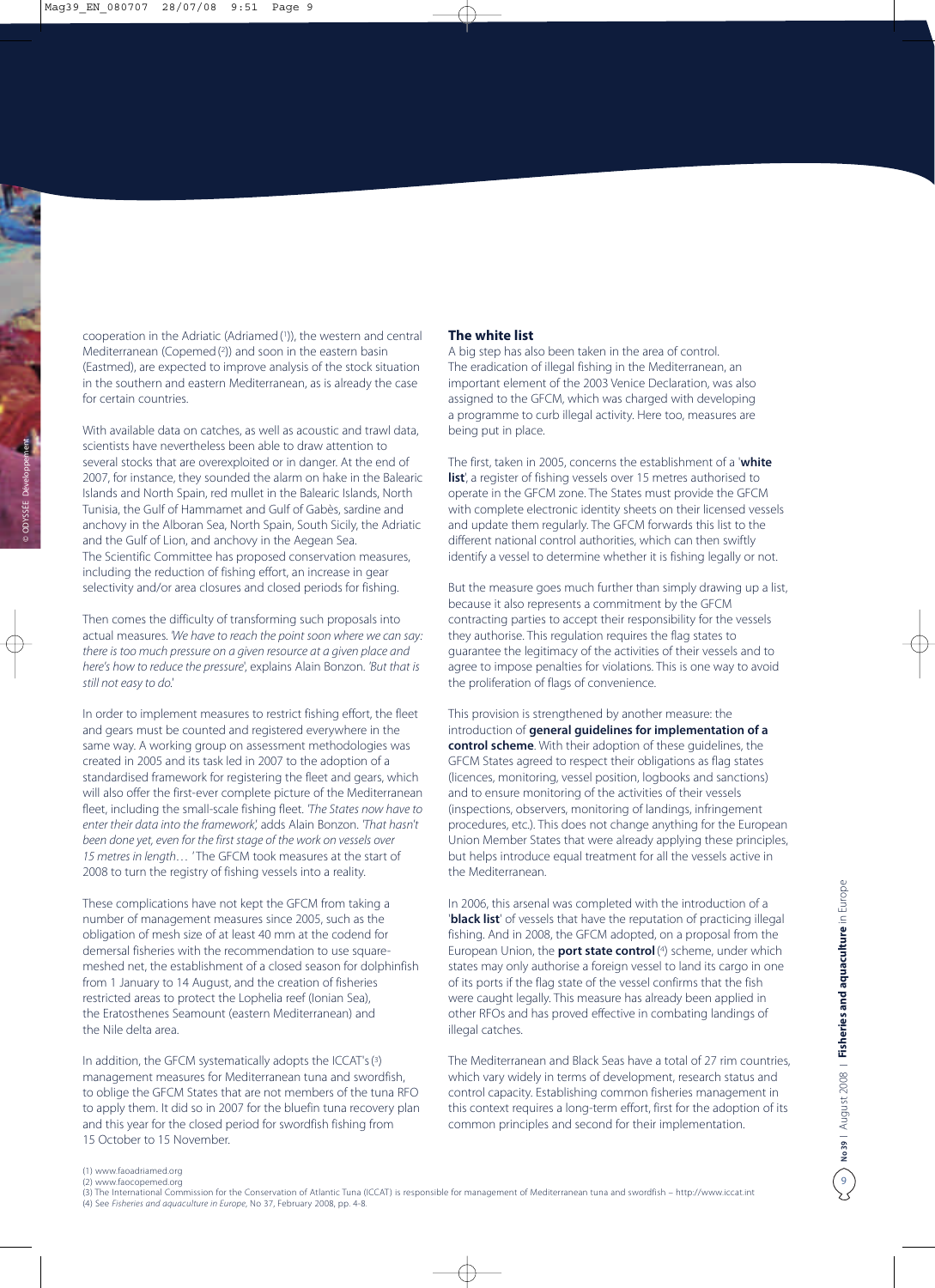# **O** Bluefin tuna: 2008 season under close surveillance

**In spring 2008, the Mediterranean was the theatre of an exceptional deployment of fisheries control means. The target: the bluefin tuna fishery. The objective: to guarantee compliance with the stock recovery plan which enters fully into application this year and which is intended to bring the stock back within safe biological limits in 15 years.**

**Eastern** Atlantic and Mediterranean stocks of bluefin tuna are on the verge of collapse. The ICCAT (1) Scientific Committee announced this stark finding in 2006 , and recommended vigorous measures to halt the overexploitation of this species. A month later, the ICCAT adopted, on the basis of a EU proposal, the *Multiannual recovery plan for bluefin tuna in the Eastern Atlantic and Mediterranean*(2), commonly referred to as the 'bluefin tuna plan'. This programme was transposed into Community law provisionally in June 2007 (3) and definitively in December 2007 (4).

### **The 'bluefin tuna plan'**

The 'bluefin tuna plan' is based primarily on a **gradual reduction of fishing possibilities** (total allowable catch of 28 500 tonnes in 2008), **closed periods** established in terms of gears and fishing zones, an increase in **minimum catch size** and a permanent ban on the **use of aircraft to locate schools of tuna**(5).

For these measures to be effective, obviously all operators have to comply with them. With that aim in view, the ICCAT adopted measures to reinforce control and enforcement of all bluefin tuna fishing activities.

Control is based on a **monitoring system** that tracks catches from the fishing vessel to release on the market. Only tuna accompanied by mandatory documents may be marketed. To allow effective follow-up of the use of quotas, the skippers of fishing vessels must now declare their catches of bluefin tuna 'in real time'.

The European Community has even surpassed the ICCAT's requirements by requiring the Member States to assign an individual quota to each vessel over 24 metres in length: catch declarations are compared to the vessel's fishing possibilities and not more generally to the overall quota for its flag state.

Every caging, transhipment or landing operation on bluefin tuna is subject to **port state control**. Each operation must first be notified to the port authorities, who may only authorise it if the flag state of the harvesting vessel confirms that the fish were caught legally.

In addition, fishing vessels must allow **observers** on board and are subject to a '**joint international inspection scheme**' which authorises all ICCAT member countries to inspect in international waters a vessel flying the flag of another country. Fishing vessels are also obliged to report their position by VMS (<sup>6</sup>) several times a day.

The bluefin tuna plan adopted in November 2006 did not enter into force until June 2007, once the fishing season was well under way. It therefore failed to have all the anticipated effects the first year. On the European Community side, this meant a significant delay in the collection of catch data. The European Commission was therefore unable to end the 2007 fishing season until 19 September, although the Community quota of 16 780 tonnes had already been overshot by more than 4 000 tonnes.

### **Intensive overfishing**

Bluefin tuna is subject to overfishing practiced either by authorised vessels that exceed their quotas or by vessels that have no quotas. According to ICCAT estimates, this overfishing brings real catches from the Eastern Atlantic to around 50 000 tonnes, well above the 30 000 or so tonnes declared.

One of the reasons for this difference is that it is very hard to check the exact amounts of bluefin tuna caught by seiners that transfer their catches to fattening farms, a branch of the market that accounts for 70 % to 80 % of total catches. Since the fish are not landed after being caught, it escapes the port state control system, which normally checks both the number of fish and their weight. The tuna are kept alive and transferred in international waters from the seine to a mobile cage. The cage is then towed to the fattening farm where the fish are again transferred, this time to a fixed cage. During these transfers, divers appointed by the vessel owners and the fattening farms count the fish and estimate their weight, then transmit this data to their agents, who establish a commercial agreement and notify the catch-monitoring authorities. The control services are therefore no longer in a position to check the catch data directly and cannot count the fish until the time of slaughter, at the end of the fattening period.

But seiners are not the only vessels used to catch bluefin tuna. The stock is also exploited more traditionally by vessels using longlines, tunny nets or even pelagic trawls. These fisheries also have their share of quota overruns. As with seiners, they suffer from the lack of sufficient controls including at marketing level, the under-declaration of catches, landings in non-designated ports, the absence of VMS messages, etc.

(5) For details, see *Fisheries and aquaculture in Europe*, No 34, May 2007, p 9. (6) Vessel monitoring system (VMS).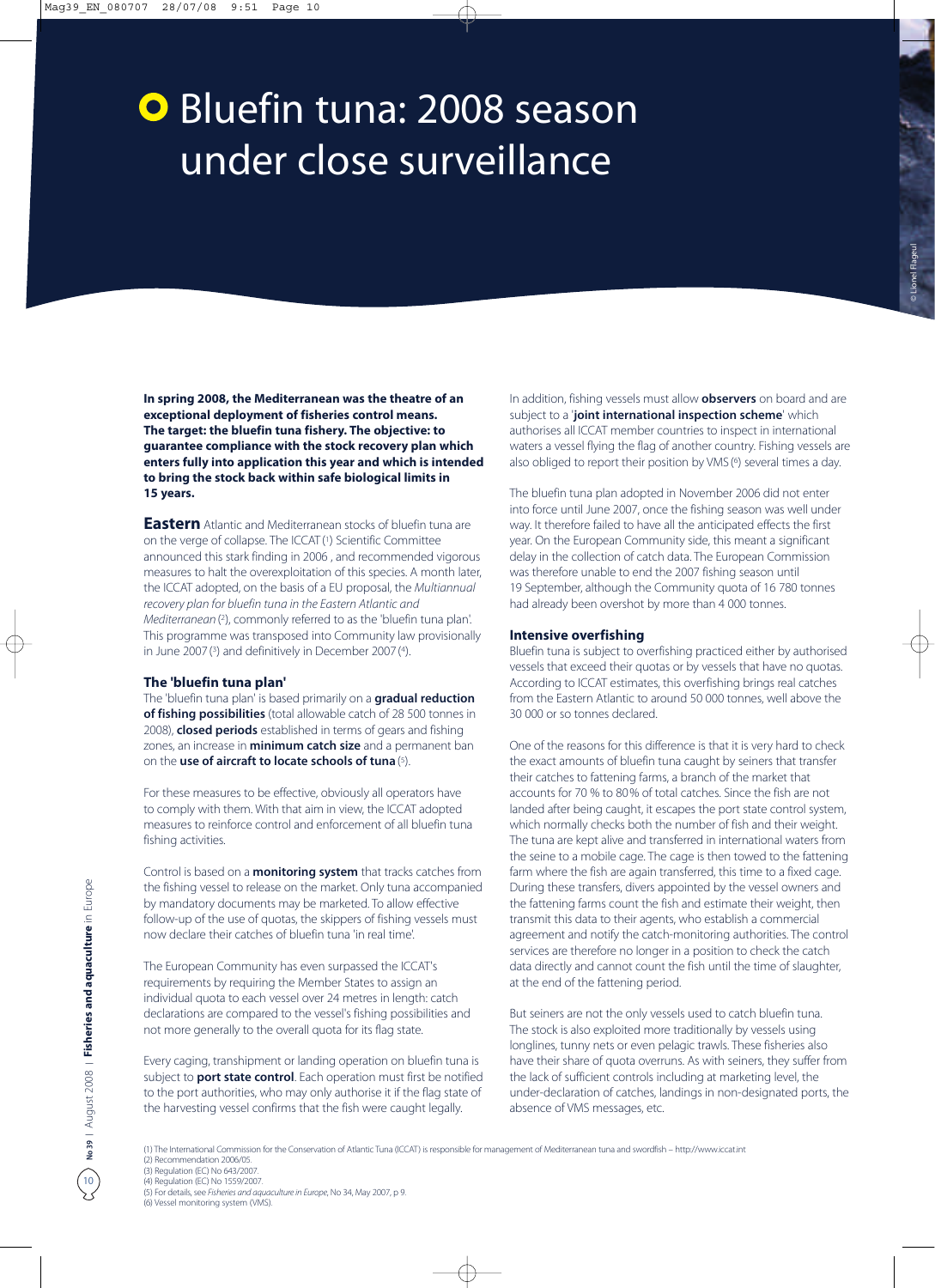

In 2006, the ICCAT Scientific Committee drew attention to the collapse of Atlantic bluefin tuna stocks. The states with fishing activity for this species adopted a 15-year recovery plan and must strictly apply its measures.

### **Appropriate means of control**

As guardian of the Treaty, the European Commission sought to ensure that the bluefin tuna plan would be fully applied throughout the 2008 season, and in particular that it would halt overfishing. It has therefore used all available means to ensure compliance with the plan by all the parties concerned, from catch to marketing.

Based on the observation that overfishing of bluefin tuna is encouraged by the excess capacity of its vessels, the European Community has imposed an obligation on the Member States concerned to adopt annual fishing plans as from 2008. The aim is to reduce the capacity of their vessels to catch bluefin tuna and to match capacity to fishing possibilities. In this context, the biggest vessels are also subject to an individual quota scheme.

As an ICCAT Contracting Party, the European Community centralises and transmits to this body the different declarations it receives from its Member States. For bluefin tuna fishing, five people are assigned to this task throughout the season, seven days a week. Their role is not limited to collecting data. They also analyse the figures to identify irregularities that reveal potential fraud and to orientate the control, for example, by comparing quantities of catches and transfers reported by a seiner with the corresponding caging declarations submitted by the fattening firm.

The CFCA (7) is in charge of coordinating the control means made available by the Member States as part of a joint inspection scheme, either at sea, ashore, in ports or in farms. The Agency has drawn up a joint deployment plan for bluefin tuna with impressive resources: 49 patrol boats, 16 aircraft, 150 inspectors trained specially for the plan, 364 days of sea patrols, 170 days of port inspections and 70 surveillance flights. These exceptional means are coordinated by a 'technical group' of seven coordinators – three from the Agency and four appointed by the Member States. Every day, these coordinators decide how the technical means will be deployed in terms of the fleet positions and the information received from the Commission and Member States.

The Commission has also appointed 12 inspectors who are assigned 300 days of missions in ports and fattening farms. The purpose of these is to evaluate the organisation and execution by the Member States of the control measures required by the bluefin tuna plan.

These exceptional measures are concentrated on the peak period of the Mediterranean fishing season (May and June), but vigilance will remain very active during the rest of 2008, notably through the ongoing cross-checking of all data on bluefin tuna catches, fattening and trade.

### **From seiners to fattening farms**

70 to 80 % of bluefin tuna fishing in the EU enter the seiningfarming process, which takes place in four stages:

- 1. **Catch** The tuna are caught in a large purse seine, which immobilises the school in the water pending the arrival of the mobile cage. For tuna seiners, the fishing season traditionally begins in March and closes on 30 June, as set by the ICCAT on 30 June.
- 2. **Transfer** A tugboat chartered by the fattening farm arrives at the catch location with a mobile cage. The tuna are transferred from the seine to the mobile cage, which is then towed at low speed (one to three knots) to the farm. This transfer can take several weeks.
- 3. **Fattening** Once they reach the farm, the tuna are transferred to a fixed fattening cage where they are fed frozen small pelagic fish for a period of up to several months.
- 4. **Slaughter** Based on demand, the tuna are slaughtered and marketed, primarily on the Japanese market.